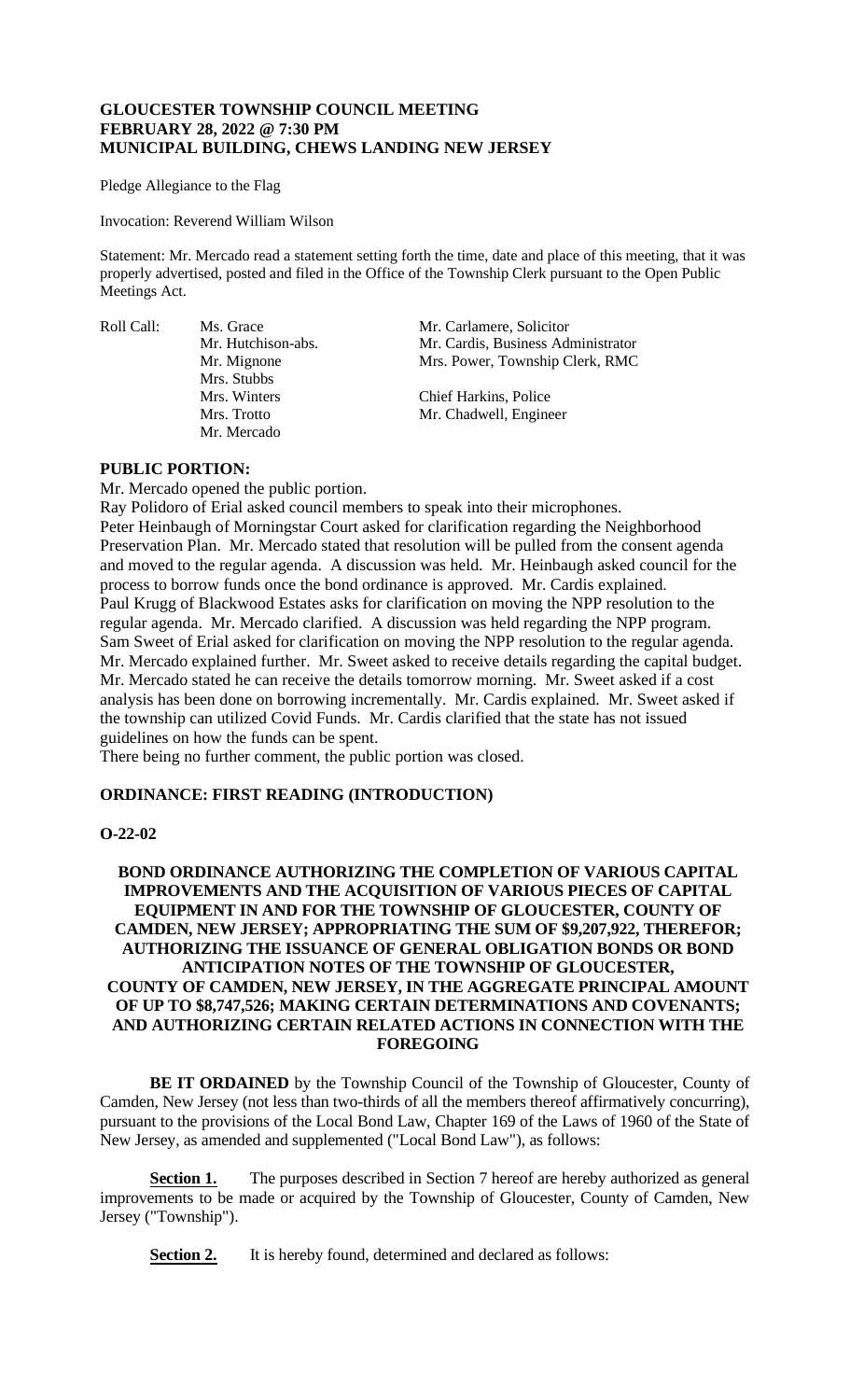- (a) the estimated amount to be raised by the Township from all sources for the purposes stated in Section 7 hereof is \$9,207,922;
- (b) the estimated amount of bonds or bond anticipation notes to be issued for the purposes stated in Section 7 hereof is \$8,747,526; and
- (c) a down payment in the amount of \$460,396 for the purposes stated in Section 7 hereof is currently available in accordance with the requirements of Section 11 of the Local Bond Law, N.J.S.A. 40A:2-11.

**Section 3.** The sum of \$8,747,526, to be raised by the issuance of bonds or bond anticipation notes, together with the sum of \$460,396, which amount represents the required down payment, are hereby appropriated for the purposes stated in this bond ordinance ("Bond Ordinance").

**Section 4.** The issuance of negotiable bonds of the Township in an amount not to exceed \$8,747,526 to finance the costs of the purposes described in Section 7 hereof is hereby authorized. Said bonds shall be sold in accordance with the requirements of the Local Bond Law.

**Section 5.** In order to temporarily finance the purposes described in Section 7 hereof, the issuance of bond anticipation notes of the Township in an amount not to exceed \$8,747,526 is hereby authorized. Pursuant to the Local Bond Law, the Chief Financial Officer is hereby authorized to sell part or all of the bond anticipation notes from time to time at public or private sale and to deliver the same to the purchasers thereof upon receipt of payment of the purchase price plus accrued interest from their date to delivery thereof. The Chief Financial Officer is hereby directed to report in writing to the governing body at the meeting next succeeding the date when any sale or delivery of the bond anticipation notes pursuant to this Bond Ordinance is made. Such report must include the amount, the description, the interest rate and the maturity schedule of the bond anticipation notes sold, the price obtained and the name of the purchaser.

**Section 6.** The amount of the proceeds of the obligations authorized by this Bond Ordinance, which may be used for the payment of interest on such obligations, accounting, engineering, legal fees and other items as provided in Section 20 of the Local Bond Law, N.J.S.A. 40A:2-20, shall not exceed the sum of \$1,800,000.

**Section 7.** The improvements hereby authorized and the purposes for which said obligations are to be issued; the estimated costs of each said purpose; the amount of down payment for each said purpose; the amount of available grants for each said purpose; the maximum amount obligations to be issued for each said purpose and the period of usefulness of each said purpose within the limitations of the Local Bond Law are as follows:

|    |                                                                                                                                                                                                                                                                                                                                     | <b>Estimate</b>      | Down             | <b>Amount</b>    | Period of       |
|----|-------------------------------------------------------------------------------------------------------------------------------------------------------------------------------------------------------------------------------------------------------------------------------------------------------------------------------------|----------------------|------------------|------------------|-----------------|
|    | <b>Purpose/Improvement</b>                                                                                                                                                                                                                                                                                                          | d                    | <b>Payment</b>   | of               | <b>Usefulne</b> |
|    |                                                                                                                                                                                                                                                                                                                                     | <b>Total</b>         |                  | <b>Obligatio</b> | S S             |
|    |                                                                                                                                                                                                                                                                                                                                     | <b>Cost</b>          |                  | $\mathbf{ns}$    |                 |
| A. | Reconstruction and/or Repaying of Various<br>Sidewalks and Curbs within the Township,<br>together with the acquisition of all<br>materials and equipment and completion of<br>all work necessary therefor or related<br>thereto all as more particularly set forth in<br>the information on file with the Township<br>Administrator | \$166,690            | \$8,335          | \$158,356        | 10 years        |
| В. | Reconstruction and/or Repaying of Various<br>Streets within the Township, together with<br>the acquisition of all materials and<br>equipment and completion of all work<br>necessary therefor or related thereto all as<br>particularly set forth<br>in<br>the<br>more<br>information on file with the Township                     | 2,749,33<br>$\theta$ | 137,467 2,611,86 | 4                | 10 years        |

Administrator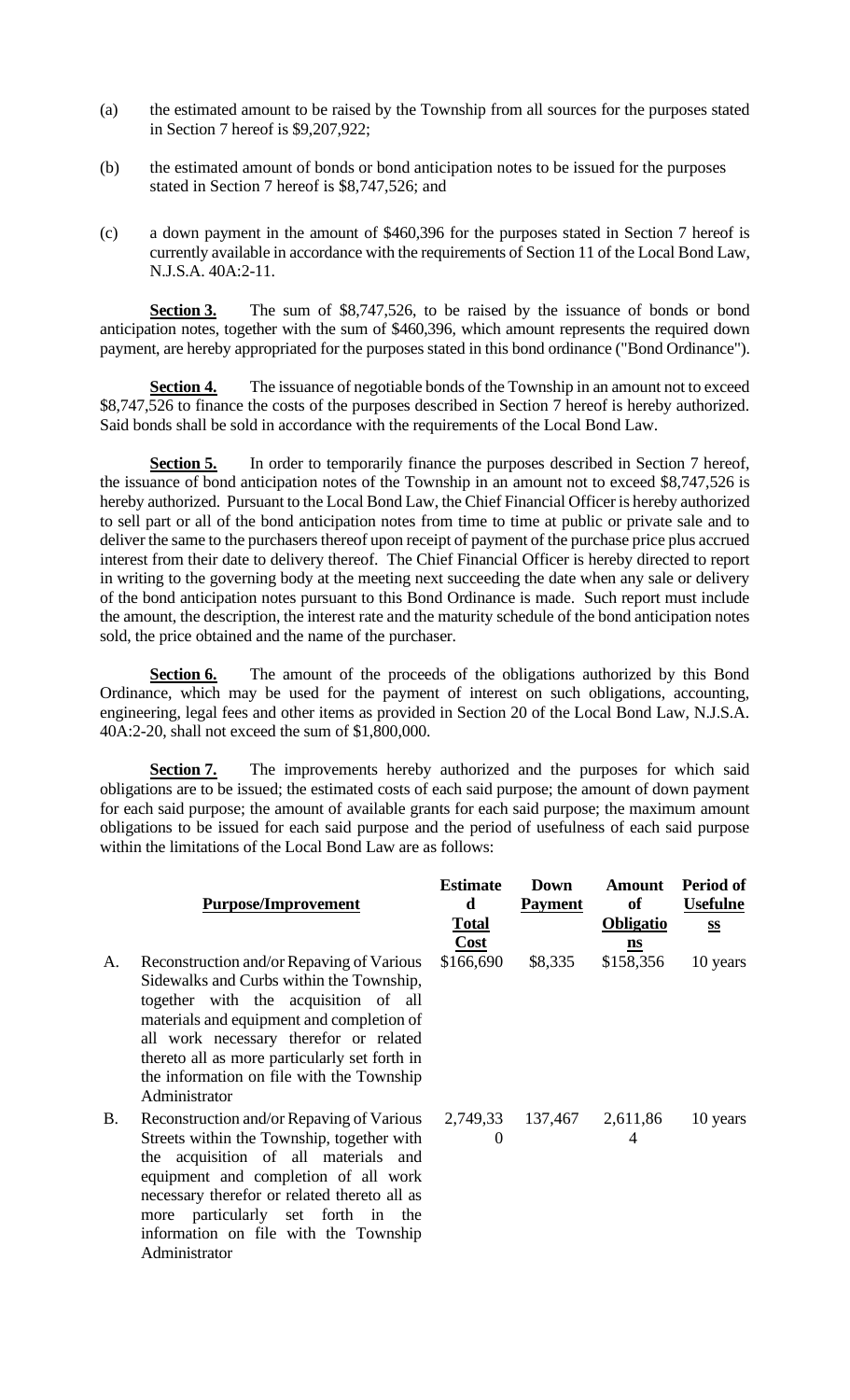### **Purpose/Improvement**

- C. Various Drainage Improvements at various locations in the Township, together with the acquisition of all materials and equipment and completion of all work necessary therefor or related thereto, all as more particularly set forth in the information on file with the Township Administrator
- D. Improvements to Township's Recreation Buildings, together with the acquisition of all materials and equipment and completion of all work necessary therefor or related thereto, all as more particularly set forth in the information on file with the Township Administrator
- E. Acquisition and Installation of Street Lighting and Traffic Signals, together with the acquisition of all materials and equipment and completion of all work necessary therefor or related thereto, all as more particularly set forth in the information on file with the Township Administrator
- F. Improvements to Various Township Buildings, together with the acquisition of all materials and equipment and completion of all work necessary therefor or related thereto, all as more particularly set forth in the information on file with the Township Administrator
- G. Acquisition of Heavy Equipment for the Public Works Department including, but not limited to, Various Trucks and Related Equipment, together with the acquisition of all materials and equipment and completion of all work necessary therefor or related thereto, all as more particularly set forth in the information on file with the Township Administrator
- H. Acquisition of Various Equipment for the Public Works Department, together with the acquisition of all materials and equipment and completion of all work necessary therefor or related thereto, all as more particularly set forth in the information on file with the Township Administrator.
- I. Acquisition of Real Property for the Public Works Department, together with the acquisition of all materials and equipment and completion of all work necessary therefor or related thereto, all as more particularly set forth in the information on file with the Township Administrator.

| <b>Estimate</b><br>$\mathbf d$<br><b>Total</b><br>Cost<br>126,600 | <b>Down</b><br><b>Payment</b><br>6,330 | <b>Amount</b><br>of<br><b>Obligatio</b><br>$\mathbf{ns}$<br>120,270 | Period of<br><b>Usefulne</b><br>$\underline{\mathbf{SS}}$<br>10 years |
|-------------------------------------------------------------------|----------------------------------------|---------------------------------------------------------------------|-----------------------------------------------------------------------|
| 1,042,34<br>$\boldsymbol{0}$                                      | 52,117                                 | 990,223                                                             | 15 years                                                              |
| 158,250                                                           | 7,913                                  | 150,338                                                             | 10 years                                                              |
| 1,055,00<br>$\boldsymbol{0}$                                      | 52,750                                 | 1,002,25<br>$\boldsymbol{0}$                                        | 15 years                                                              |
| 1,218,52<br>5                                                     | 60,926                                 | 1,157,59<br>9                                                       | 15 years                                                              |
| 258,264                                                           | 12,913                                 | 245,351                                                             | 5 years                                                               |
| 31,650                                                            | 1,583                                  | 30,067                                                              | 40 years                                                              |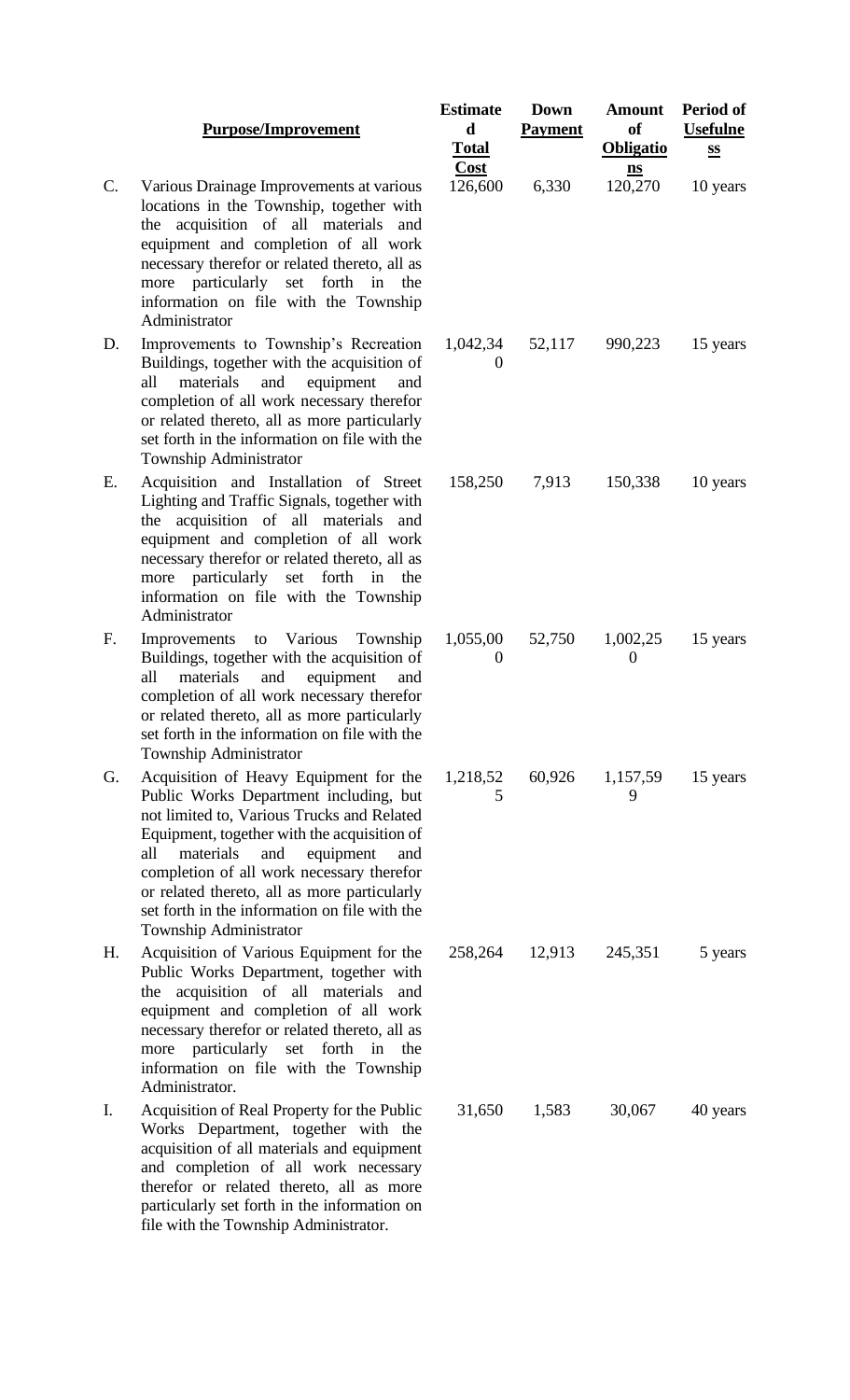### **Purpose/Improvement**

- J. Undertaking of Improvements connection with the Downton Blackwood Revitalization Project including, but n limited to, acquisition of certain re property, together with the acquisition all materials and equipment and completion of all work necessary therefore or related thereto, all as more particularly set forth in the information on file with the Township Administrator.
- K. Acquisition of Various Equipment for the Parks and Recreation Department including, but not limited to, Trench Digge Attachments, a Mower, Benches, and Recycling Trash Cans, together with th acquisition of all materials and equipment and completion of all work necessar therefor or related thereto
- L. Completion of Various Improvements fo the Parks and Recreation Department together with the acquisition of materials and equipment and completion all work necessary therefor or relate thereto
- M. Acquisition of Office and Computer Equipment for Various Townsh Departments, together with the acquisition of all materials and equipment an completion of all work necessary therefore or related thereto, all as more particularl set forth in the information on file with the Township Administrator
- N.. Acquisition of Various Equipment for the Police Department, together with the acquisition of all materials and equipment and completion of all work necessar therefor or related thereto, all as more particularly set forth in the information on file with the Township Administrator.

|--|--|

|                                                        | <b>Estimate</b><br>d<br><b>Total</b> | <b>Down</b><br><b>Payment</b> | <b>Amount</b><br>of<br><b>Obligatio</b> | Period of<br><b>Usefulne</b><br>$S_{\mathbf{S}}$ |
|--------------------------------------------------------|--------------------------------------|-------------------------------|-----------------------------------------|--------------------------------------------------|
| in<br>od<br>ıot<br>eal<br>of<br>nd<br>or:<br>rly<br>he | Cost<br>\$284,850 14,243             |                               | $\underline{\mathbf{ns}}$<br>270,607    | 40 years                                         |
| he<br>ent<br>er<br>nd<br>he<br>ent<br>ıry              | 68,048                               | 3,403                         | 64,645                                  | 5 years                                          |
| or<br>nt,<br>all<br>of<br>ed                           | 174,075                              | 8,704                         | 165,371                                 | 10 years                                         |
| ter<br>iip<br>on<br>nd<br>or<br>rly<br>he              | 193,065                              | 9,653                         | 183,412                                 | 5 years                                          |
| he<br>he<br>ent<br>ıry<br>re<br>on                     | 1,681,23<br>5                        | 84,061                        | 1,597,17<br>3                           | 5 years                                          |

**Period of**

**Total \$9,207,9 22 \$460,396 \$8,747,5 26**

**Section 8.** Grants or monies received from any governmental entity, if any, will be applied to the payment of, or repayment of, obligations issued to finance, the costs of improvements described in Section 7 above.

**Section 9.** The average period of useful life of the several purposes for the financing of which this Bond Ordinance authorizes the issuance of bonds or bond anticipation notes, taking into consideration the respective amounts of bonds or bond anticipation notes authorized for said several purposes is not less than 11.64 years.

**Section 10.** The supplemental debt statement provided for in Section 10 of the Local Bond Law, N.J.S.A. 40A:2-10, was duly filed in the office of the Clerk prior to the passage of this Bond Ordinance on first reading and a complete executed duplicate original thereof has been filed in the Office of the Director of the Division of Local Government Services in the Department of Community Affairs of the State of New Jersey. The supplemental debt statement shows that the gross debt of the Township, as defined in Section 43 of the Local Bond Law, N.J.S.A. 40A:2-43, is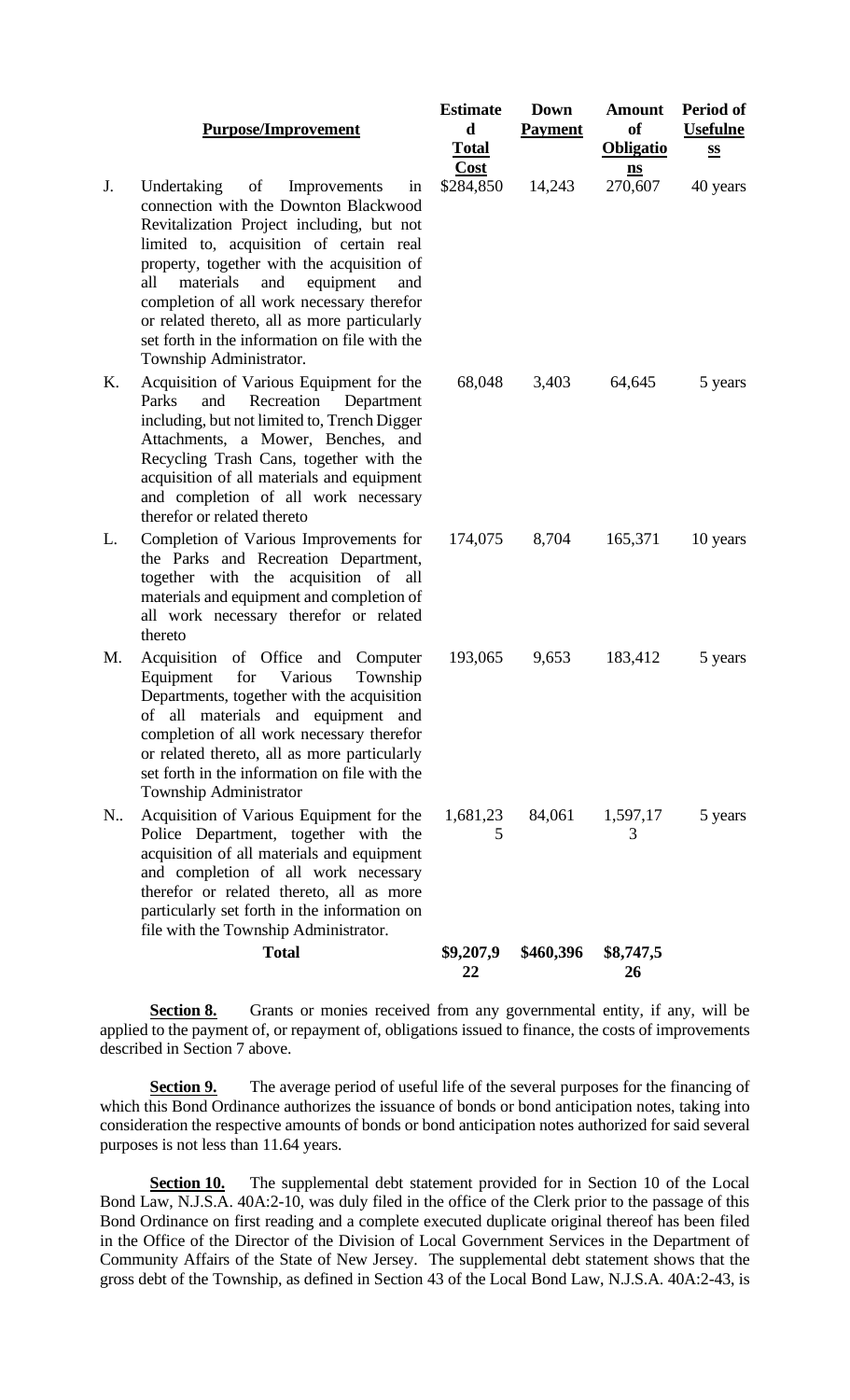increased by this Bond Ordinance by \$8,747,526 and that the obligations authorized by this Bond Ordinance will be within all debt limitations prescribed by said Local Bond Law.

**Section 11.** The full faith and credit of the Township are irrevocably pledged to the punctual payment of the principal of and interest on the bonds or bond anticipation notes authorized by this Bond Ordinance, and to the extent payment is not otherwise provided, the Township shall levy ad valorem taxes on all taxable real property without limitation as to rate or amount for the payment thereof.

**Section 12.** The applicable Capital Budget of the Township is hereby amended to conform with the provisions of this Bond Ordinance to the extent of any inconsistency therewith, and the resolution promulgated by the Local Finance Board showing full detail of the amended applicable Capital Budget and Capital Program as approved by the Director of the Division of Local Government Services, is on file with the Clerk and available for inspection.

**Section 13.** The Township hereby declares its intent to reimburse itself from the proceeds of the bonds or bond anticipation notes authorized by this Bond Ordinance pursuant to Income Tax Regulation Section 1.150-2(e), promulgated under the Internal Revenue Code of 1986, as amended ("Code"), for "original expenditures", as defined in Income Tax Regulation Section 1.150-2(c)(2), made by the Township prior to the issuance of such bonds or bond anticipation notes.

**Section 14.** The Township hereby covenants as follows:

(a) it shall take all actions necessary to ensure that the interest paid on the bonds or bond anticipation notes authorized by the Bond Ordinance is exempt from the gross income of the owners thereof for federal income taxation purposes, and will not become a specific item of tax preference pursuant to Section 57(a)(5) of the Code;

(b) it will not make any use of the proceeds of the bonds or bond anticipation notes or do or suffer any other action that would cause the bonds or bond anticipation notes to be "arbitrage bonds" as such term is defined in Section 148(a) of the Code and the Regulations promulgated thereunder;

(c) it shall calculate or cause to be calculated and pay, when due, the rebatable arbitrage with respect to the "gross proceeds" (as such term is used in Section 148(f) of the Code) of the bonds or bond anticipation notes;

(d) it shall timely file with the Internal Revenue Service, such information report or reports as may be required by Sections 148(f) and 149(e) of the Code; and

(e) it shall take no action that would cause the bonds or bond anticipation notes to be "federally guaranteed" within the meaning of Section 149(b) of the Code.

**Section 15.** The improvements authorized hereby are not current expenses and are improvements that the Township may lawfully make. No part of the cost of the improvements authorized hereby has been or shall be specially assessed on any property specially benefited thereby.

**Section 16.** In accordance with the Local Bond Law, this Bond Ordinance shall take effect twenty (20) days after the first publication thereof after final passage.

Introduction : February 28, 2022

Mayor David R. Mayer

\_\_\_\_\_\_\_\_\_\_\_\_\_\_\_\_\_\_\_\_\_\_\_\_\_\_\_\_\_\_\_\_\_

\_\_\_\_\_\_\_\_\_\_\_\_\_\_\_\_\_\_\_\_\_\_\_\_\_\_\_\_\_\_\_\_\_\_

President of Council Orlando Mercado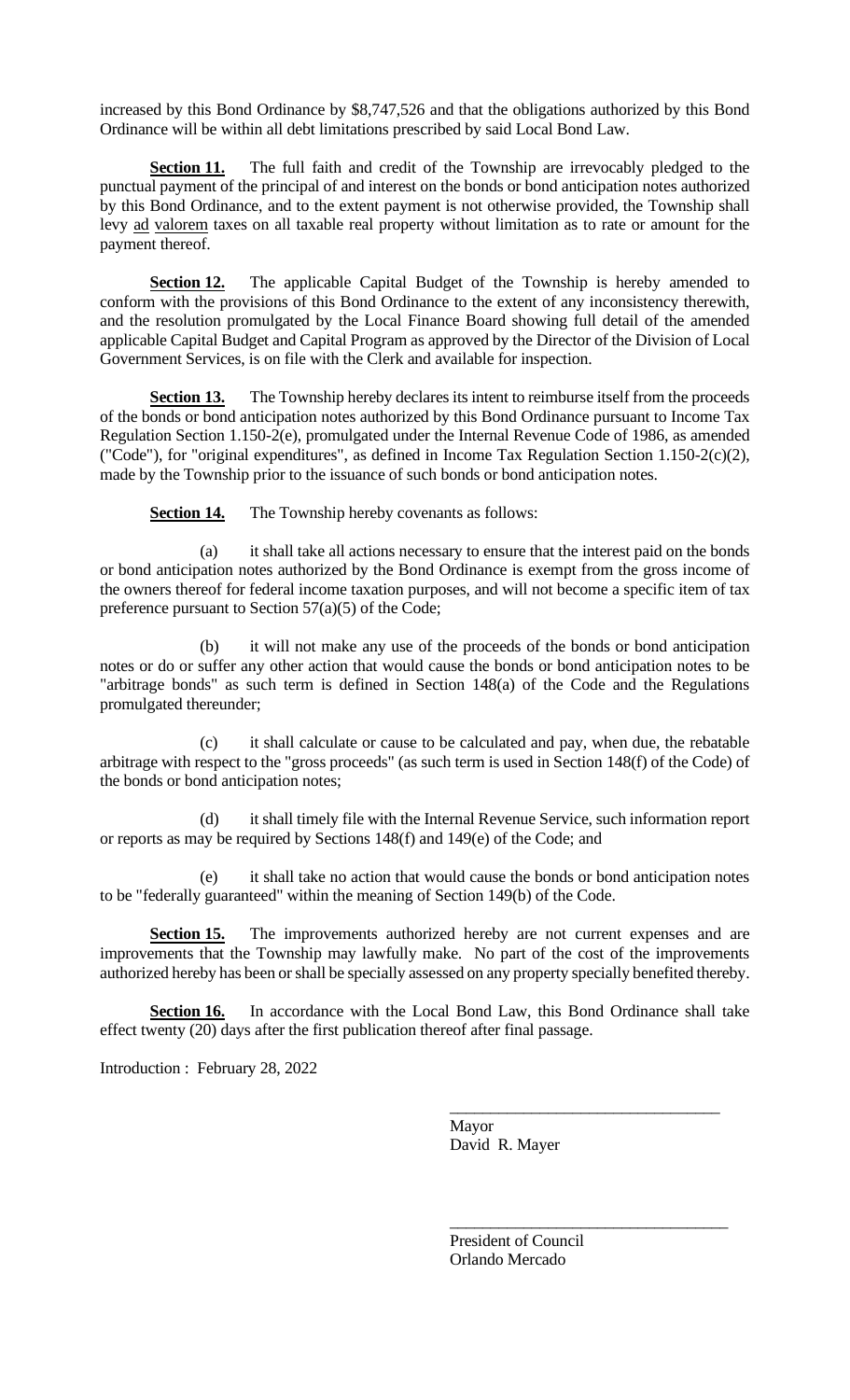\_\_\_\_\_\_\_\_\_\_\_\_\_\_\_\_\_\_\_\_\_\_\_\_\_\_\_\_\_\_\_\_\_\_ Township Clerk Nancy Power, RMC

Mrs. Trotto made a motion to adopt on first reading, to have a second reading and public hearing on March 14, 2022 and to advertise by synopsis, seconded by Mr. Mignone. Roll call vote: All in favor. Motion carried. 6-0.

# **ORDINANCE: SECOND READING (PUBLIC HEARING)**

O-22-01 CALENDAR YEAR 2022 ORDINANCE TO EXCEED THE MUNICIPAL BUDGET APPROPRIATION LIMITS AND TO ESTABLISH A CAP BANK (N.J.S.A. 40A:4-45.14)

Mr. Mercado opened the public hearing. There being no comment, the public hearing was closed.

Mrs. Winters made a motion to adopt, seconded by Mrs. Trotto. Roll call vote: All in favor. Motion carried. 6-0.

# **CONSENT AGENDA:**

### **R-22:02-057**

# **RESOLUTION AUTHORIZING PAYMENT OF BILLS**

**BE IT RESOLVED BY THE** Township Council of the Township of Gloucester, in the County of Camden, that the following bills are approved by the Township Council in accordance with the provisions of Ordinance 0-82-16 and certified by the Chief Financial Officer that the claims are proper obligation of the township, that adequate funds are available to honor these claims in the account indicated and the claim should be paid:

| <b>CURRENT ACCOUNT</b>                                                                              |                    |
|-----------------------------------------------------------------------------------------------------|--------------------|
| Per attached computer readout of the claims presented in the amount of                              | \$<br>1,281,675.64 |
| <b>CAPITAL ACCOUNT</b><br>Per attached computer read out of the claims presented in the amount of   | \$<br>155,193.90   |
| <b>ANIMAL TRUST</b><br>Per attached computer read out of the claims presented in the amount of      | \$<br>520.00       |
| <b>DEVELOPERS ESCROW</b><br>Per attached computer read out of the claims presented in the amount of | \$<br>45,101.00    |
| <b>TRUST</b><br>Per attached computer readout of the claims presented in the amount of              | \$<br>8,382.18     |
| <b>OPEN SPACE TRUST</b><br>Per attached computer readout of the claims presented in the amount of   | \$<br>8,382.18     |
| <b>MANUAL CHECKS</b><br>Per attached computer readout of the claims presented in the amount of      | \$10,549,869.31    |
| February 28, 2022<br>Adopted:                                                                       |                    |

ATTEST:

President of Council Orlando Mercado

Township Clerk, Nancy Power, RMC

\_\_\_\_\_\_\_\_\_\_\_\_\_\_\_\_\_\_\_\_\_\_\_\_\_\_

Mrs. Trotto made a motion to accept, seconded by Mr. Mignone. Roll call vote: All in favor. Motion carried. 6-0.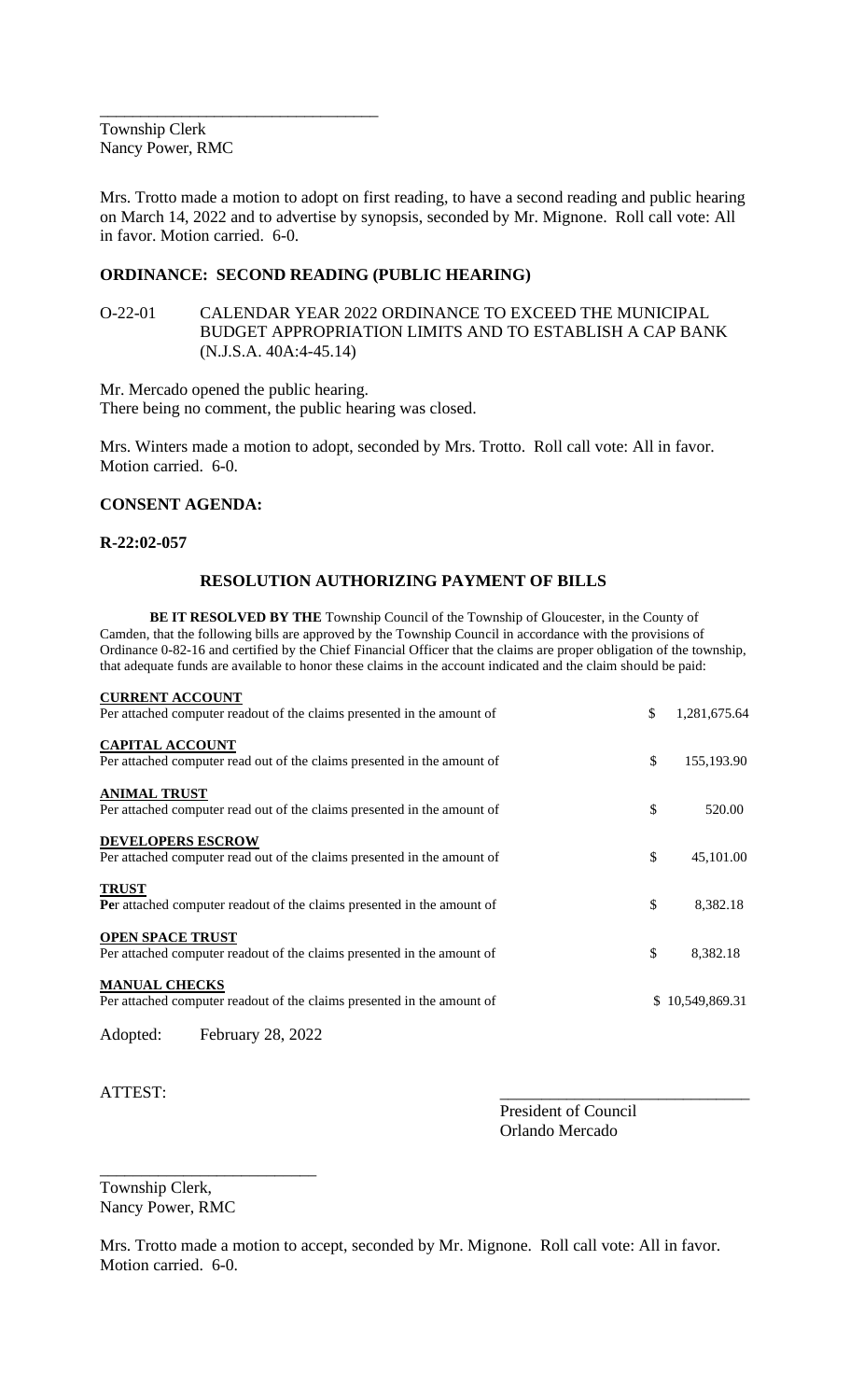#### **RESOLUTION AUTHORIZING REFUNDING OF TAXES**

**BE IT RESOLVED**, by the Township Council of the Township of Gloucester to authorize the refunding of the following credit balances:

| <b>BLOCK LOT</b> |      | <b>NAME AND ADDRESS</b>                                                              | <b>YEAR</b> | <b>AMOUNT REASON</b> |                          |
|------------------|------|--------------------------------------------------------------------------------------|-------------|----------------------|--------------------------|
| 17908            | 21   | Magnificencia Estaban<br>4 Oak Leaf Court<br>Sicklerville, NJ 08081                  | 2022        | \$3,212.87           | <b>Duplicate Payment</b> |
| 20202            | 19   | <b>National Integrity Title</b><br>1 Holtec Drive, Suite 102<br>Marlton, NJ 08053    | 2022        | \$1,729.71           | <b>Duplicate Payment</b> |
| 20601            | 4.03 | Title America<br>185 W. White Horse Pike<br>Berlin, NJ 08009<br>Attn: Jennifer Hayes | 2022        | \$6,076.32           | Overpayment              |

Adopted**:** February 28, 2022

\_\_\_\_\_\_\_\_\_\_\_\_\_\_\_\_\_\_\_\_\_\_\_\_\_\_\_\_\_\_

President of Council Orlando Mercado

\_\_\_\_\_\_\_\_\_\_\_\_\_\_\_\_\_\_\_\_\_\_\_\_\_\_\_\_\_\_\_\_\_\_

Township Clerk Nancy Power, RMC

Mrs. Trotto made a motion to accept, seconded by Mr. Mignone. Roll call vote: All in favor. Motion carried. 6-0.

#### **R-22:02-059**

# **RESOLUTION TO ALLOW DISABLED VETERAN OR OTHER EXEMPTIONS AND CREDITS FOR TAX YEAR 2022 AND TO AUTHORIZE THE TAX COLLECTOR TO CREDIT TAXES AND REFUND ANY OVERPAYMENTS**

**WHEREAS**, the following names are owners and residents of property in the Township of Gloucester, and

**WHEREAS**, they have made proper application for Total and Permanent Service-Connected Disability tax exempt status on their property designated with the block and lots listed below and,

**WHEREAS**, they have submitted proper evidence of Total and Permanent Disability rating from the U.S. Veterans Administration in accordance with State Regulations.

**THEREFORE, BE IT RESOLVED** by the Township Council of the Township of Gloucester that the Tax Collector is authorized to grant said exemption, credit property taxes as stated for 2022 and refund any resulting credit balances.

| <b>Block Lot</b><br>4401 | 60 | <b>Name</b><br><b>Timothy Goddard</b> | <b>Comment</b><br><b>Add Disabled Veteran</b><br>Tax Exemption<br>As Of $1/4/22$ | <b>Amount to be Credited</b><br>2022 QTR $1 - 3,366.44$<br>2022 QTR $2 - 3,523.02$<br>Assessment $-348,900$ |
|--------------------------|----|---------------------------------------|----------------------------------------------------------------------------------|-------------------------------------------------------------------------------------------------------------|
| 9504                     | 20 |                                       | Annamarie Altomare Add Disabled Veteran<br>Tax Exemption<br>As Of 1/23/22        | $2021 - 1,849.88$<br>$2022 - 2,774.79$<br>Assessment $-274,800$                                             |
| 20103 5                  |    | Orlando Maldonado                     | <b>Add Disabled Veteran</b><br>Tax Exemption<br>As Of $1/21/22$                  | $2021 - 1,744.78$<br>$2022 - 2,617.17$<br>Assessment $-262,900$                                             |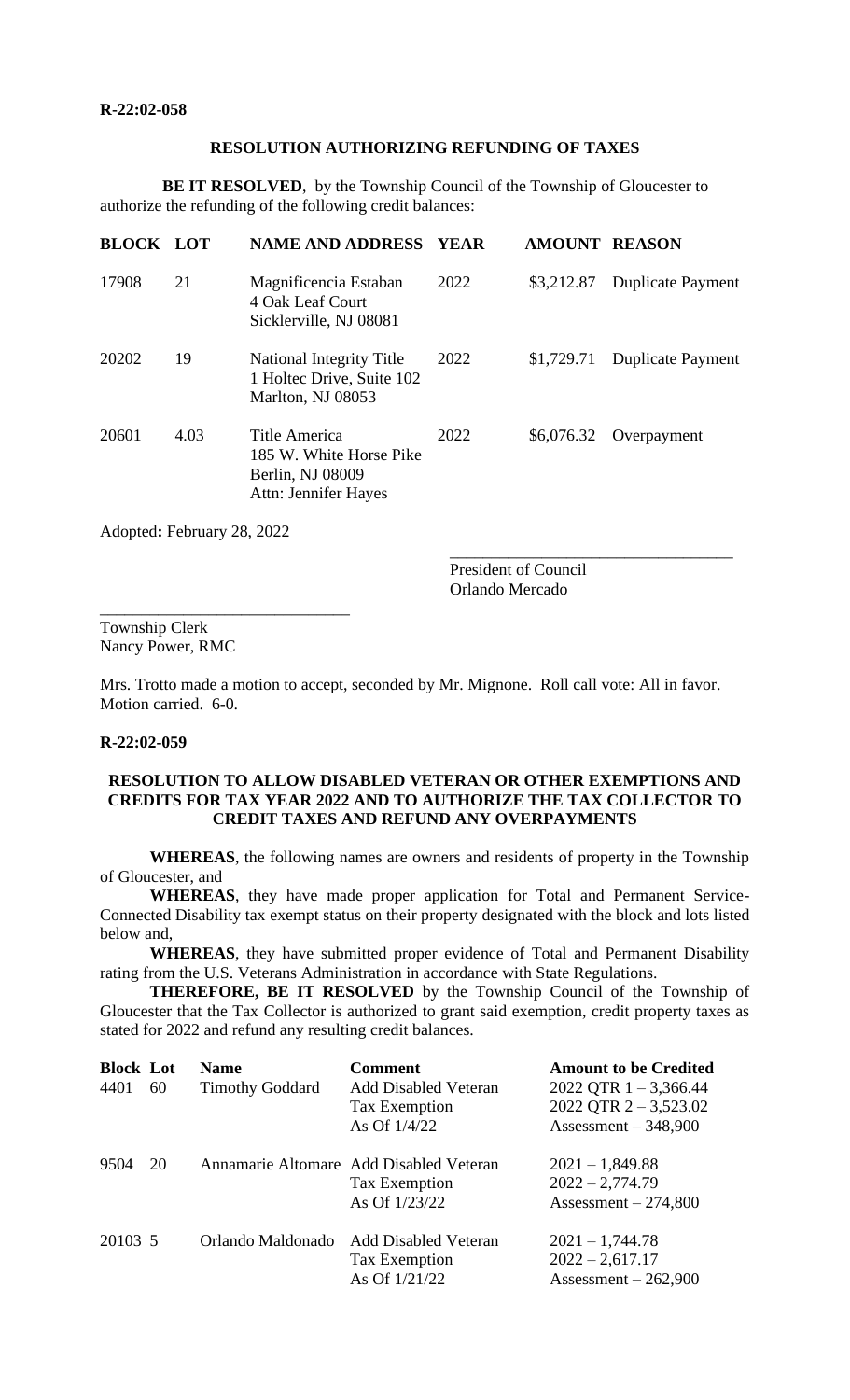\_\_\_\_\_\_\_\_\_\_\_\_\_\_\_\_\_\_\_\_\_\_\_\_\_\_\_\_\_

President of Council Orlando Mercado

\_\_\_\_\_\_\_\_\_\_\_\_\_\_\_\_\_\_\_\_\_\_\_\_\_\_\_\_\_\_\_\_\_\_

Township Clerk Nancy Power, RMC

Mrs. Trotto made a motion to accept, seconded by Mr. Mignone. Roll call vote: All in favor. Motion carried. 6-0.

**R-22:02-060**

### **RESOLUTION AUTHORIZING REFUNDS FROM THE DEPARTMENT OF COMMUNITY DEVELOPMENT**

 **BE IT RESOLVED,** by the Township Council of Gloucester Township that the following refunds be and are hereby authorized:

Refund for Building Permit:

Permit #20211944, 1848 Erial Clementon Rd: \$297.00

Payable to: Sunrun, Inc Attn: Stacey Williams-Ewan 202 Commerce Dr. Ste 7 Moorestown, NJ 08057

Adopted: February 28, 2022

\_\_\_\_\_\_\_\_\_\_\_\_\_\_\_\_\_\_\_\_\_\_\_\_\_\_\_

President of Council Orlando Mercado

\_\_\_\_\_\_\_\_\_\_\_\_\_\_\_\_\_\_\_\_\_\_\_\_\_\_\_\_\_\_\_

Township Clerk Nancy Power, RMC

Mrs. Trotto made a motion to accept, seconded by Mr. Mignone. Roll call vote: All in favor. Motion carried. 6-0.

# **R-22:02-061**

### **RESOLUTION AUTHORIZING REFUNDS FROM THE DEPARTMENT OF COMMUNITY DEVELOPMENT**

 **BE IT RESOLVED,** by the Township Council of Gloucester Township that the following refunds be and are hereby authorized:

Refund for Building Permit:

Permit #20211864, 530 Price Ave: \$235.00

Payable to: Petro Home Services Attn: Anna Pilla 800 State Rd Princeton, NJ 08540

ADOPTED: February 28, 2022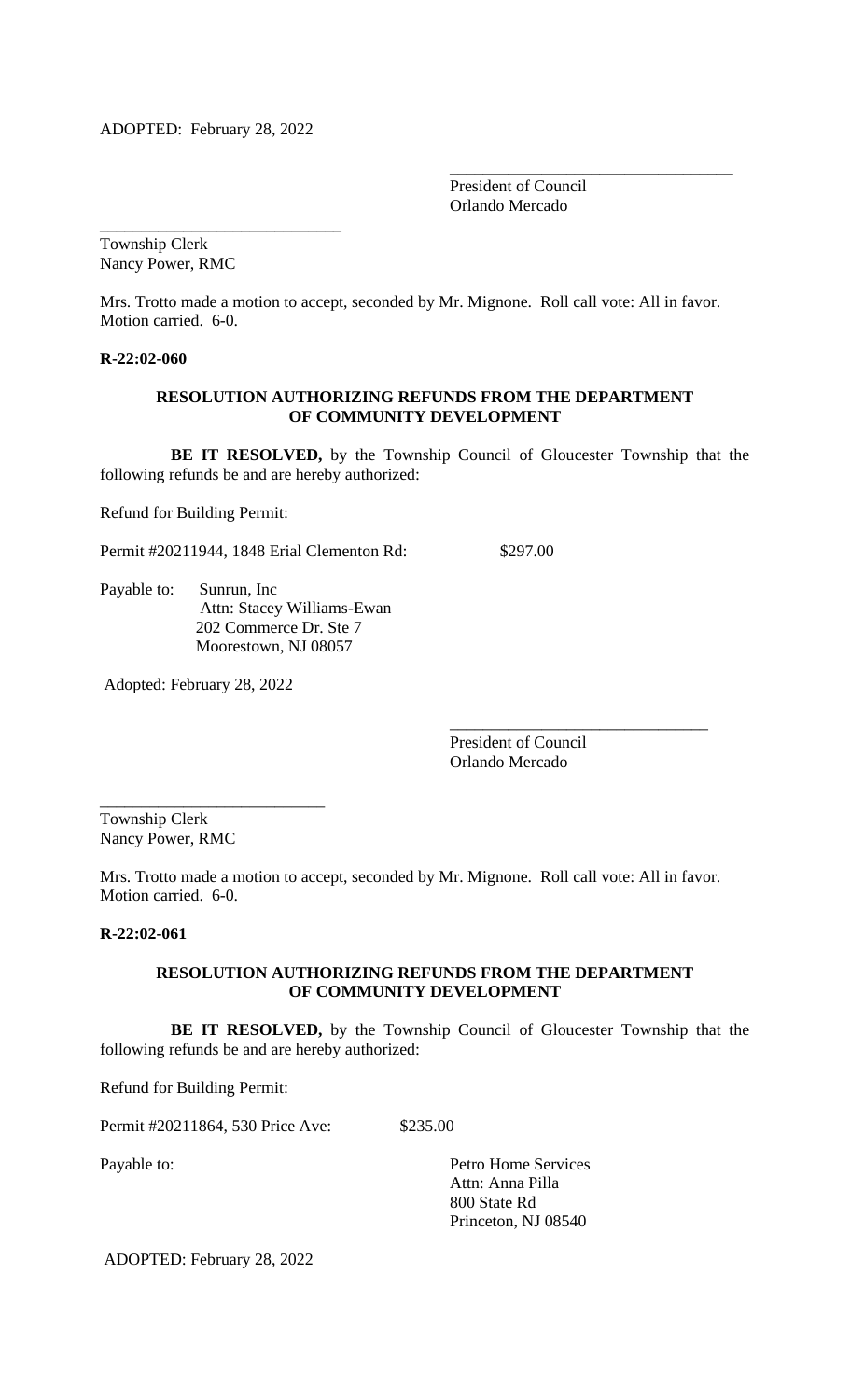President of Council Orlando Mercado

\_\_\_\_\_\_\_\_\_\_\_\_\_\_\_\_\_\_\_\_\_\_\_\_\_\_\_\_\_\_\_\_

\_\_\_\_\_\_\_\_\_\_\_\_\_\_\_\_\_\_\_\_\_\_\_\_\_\_\_\_\_\_\_\_ Township Clerk Nancy Power, RMC

Mrs. Trotto made a motion to accept, seconded by Mr. Mignone. Roll call vote: All in favor. Motion carried. 6-0.

**R-22:02-062**

### **RESOLUTION AUTHORIZING REFUNDS FROM THE DEPARTMENT OF COMMUNITY DEVELOPMENT**

 **BE IT RESOLVED,** by the Township Council of Gloucester Township that the following refunds be and are hereby authorized:

Refund for Building Permit:

| Permit #20191659, 2035 Broadacres Dr: |        | \$130.00 |
|---------------------------------------|--------|----------|
| Permit #20211730, 1244 Walnut Ave:    |        | \$140.00 |
| Permit #20211279, 725 Eden Ln:        |        | \$140.00 |
|                                       | TOTAL: | \$410.00 |

Payable to: **Hutchinson Plumbing, Heating & Cooling**  Attn: Carl Canfield 621 Chapel Ave Cherry Hill, NJ 08034

\_\_\_\_\_\_\_\_\_\_\_\_\_\_\_\_\_\_\_\_\_\_\_\_\_\_\_\_\_\_\_\_

Adopted: February 28, 2022

\_\_\_\_\_\_\_\_\_\_\_\_\_\_\_\_\_\_\_\_\_\_\_\_\_\_\_\_\_\_\_

President of Council Orlando Mercado

Township Clerk Nancy Power, RMC

Mrs. Trotto made a motion to accept, seconded by Mr. Mignone. Roll call vote: All in favor. Motion carried. 6-0.

**R-22:02-063**

### **RESOLUTION AUTHORIZING REFUNDS FROM THE DEPARTMENT OF COMMUNITY DEVELOPMENT**

 **BE IT RESOLVED,** by the Township Council of Gloucester Township that the following refunds be and are hereby authorized:

Refund for Building Permit:

Permit #20210136, 140 W Central Ave: \$65.00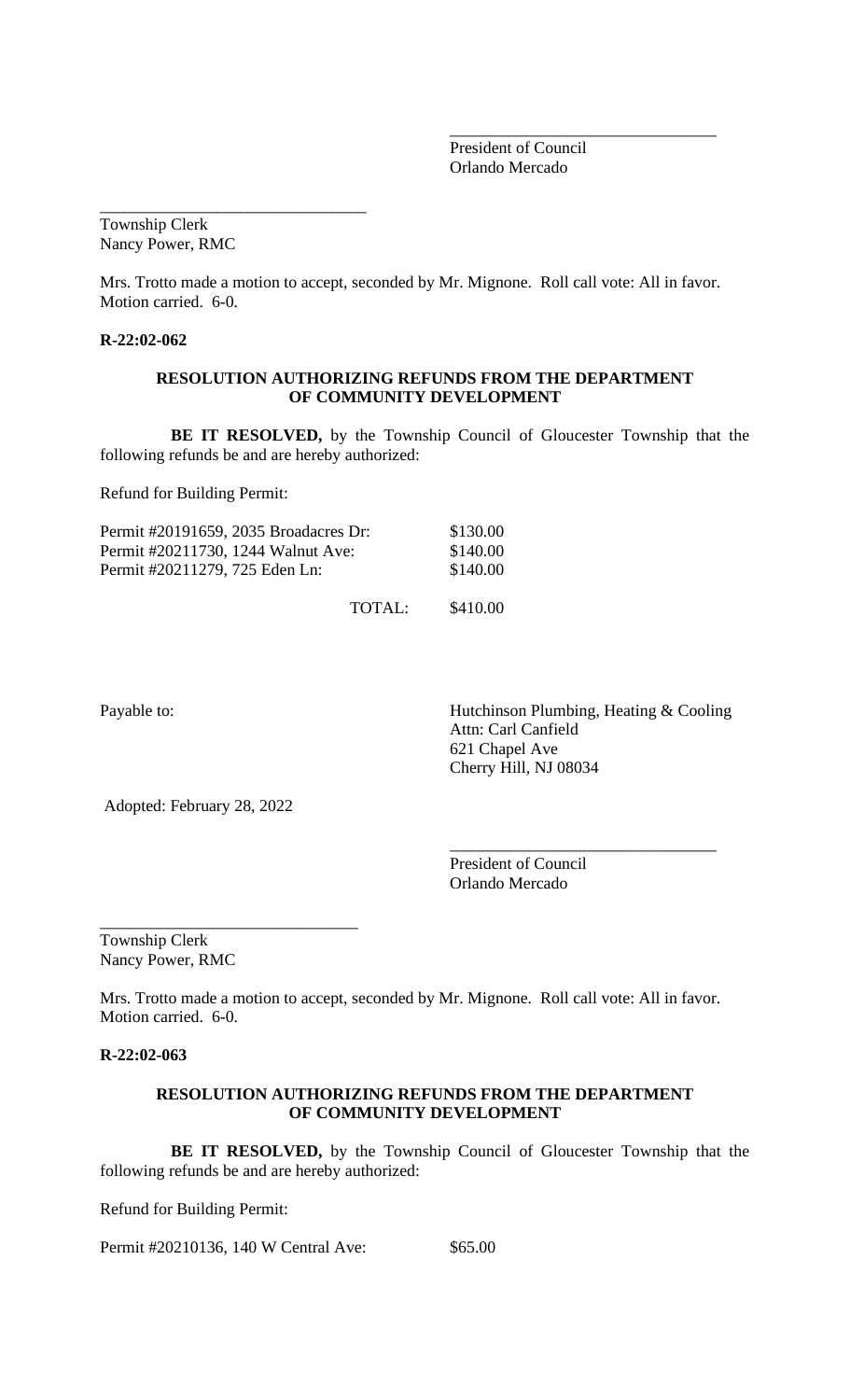Payable to: Cooper St Development Attn: Jeff Riley 877 Edge Park Dr Haddonfield, NJ 08033

Adopted: February 28, 2022

\_\_\_\_\_\_\_\_\_\_\_\_\_\_\_\_\_\_\_\_\_\_\_\_\_\_\_\_\_\_\_

President of Council Orlando Mercado

\_\_\_\_\_\_\_\_\_\_\_\_\_\_\_\_\_\_\_\_\_\_\_\_\_\_\_\_\_\_

Township Clerk Nancy Power, RMC

Mrs. Trotto made a motion to accept, seconded by Mr. Mignone. Roll call vote: All in favor. Motion carried. 6-0.

### **R-22:02-064**

# **RESOLUTION AUTHORIZING RELEASE OF A MAINTENANCE BOND FOR STREET ENCROACHMENT PERMIT APPLICATIONS**

**WHEREAS,** the applicant for the street encroachment application, S000040A – Fanelli

Lane, has supplied the Township of Gloucester with a Maintenance Bond in the amount of

\$600.00 for a period of 2 years, and

**WHEREAS**, the period of 2 years has been fulfilled, and

**WHEREAS**, the Engineer has inspected this project and has given his report to the

Township Council of the Township of Gloucester, and

**NOW, THEREFORE, BE IT RESOLVED,** the Township Council of the Township of

Gloucester does hereby authorize the release of a Maintenance Bond in the amount of \$600.00 in

the name of The Bannett Group LTD.

1998 Springdale Rd PERMIT: 000040

The Bannett Group LTD APPLICATION: S00040A Cherry Hill, NJ 08003 MAINTENANCE BOND: \$600.00

l,

Adopted: February 28, 2022

President of Council Orlando Mercado

ATTEST:

Township Clerk Nancy Power, RMC

Mrs. Trotto made a motion to accept, seconded by Mr. Mignone. Roll call vote: All in favor. Motion carried. 6-0.

l,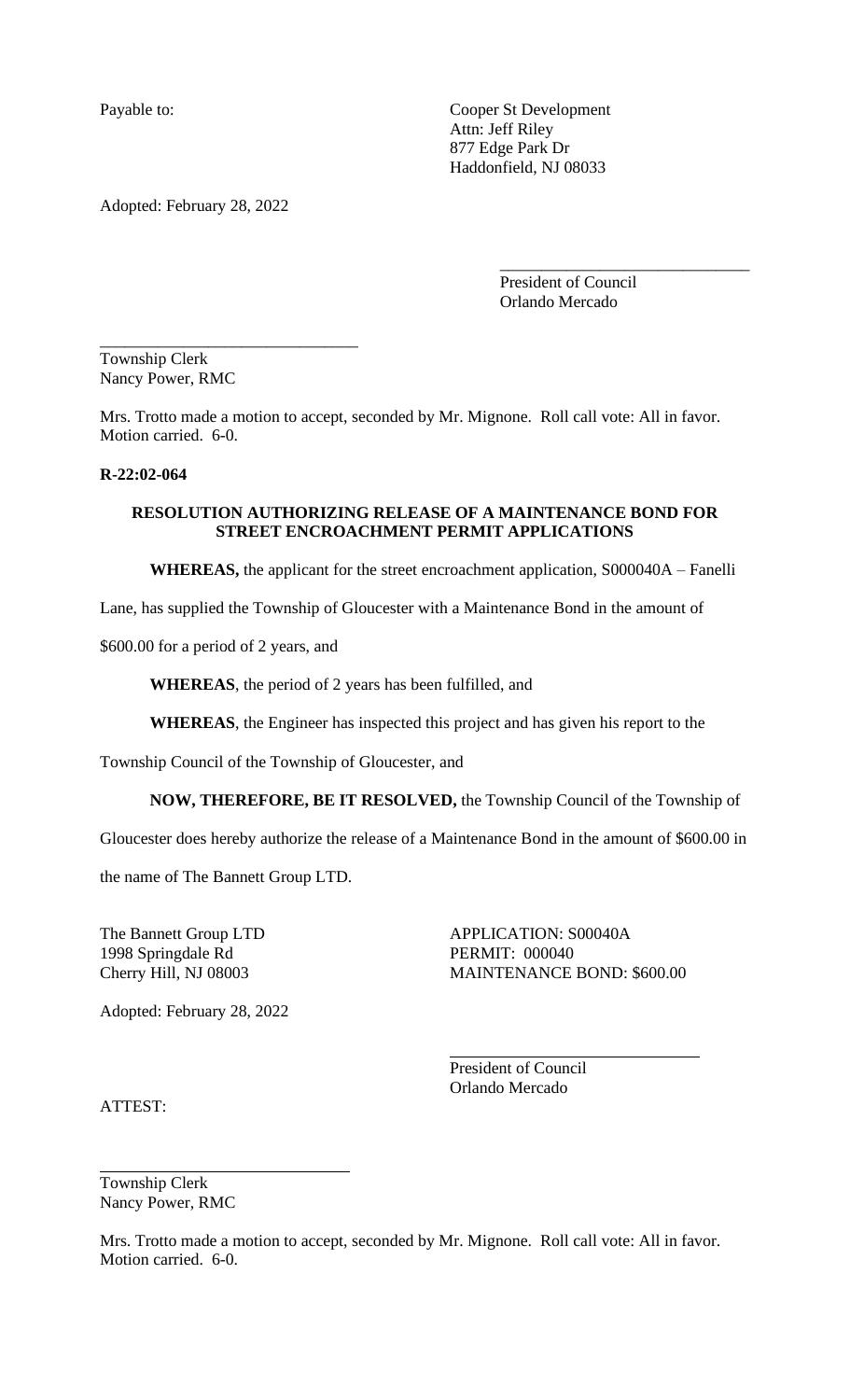### **RESOLUTION AUTHORIZING RELEASE OF SECURITIES FOR 44 GRAVER'S LANE BLOCK 7602 LOT 1.02 IN THE TOWNSHIP OF GLOUCESTER**

**WHEREAS**, the developer of 44 Graver's Lane has supplied the Township of Gloucester

with a Maintenance Bond in the amount of \$159.75; and

**WHEREAS**, the period of 2 years has been fulfilled.

**NOW, THEREFORE, BE IT RESOLVED** that the Township Council of the Township

of Gloucester does hereby authorize the release of the established cash Maintenance Bond in the

amount of \$159.75.

Adopted: February 28, 2022

President of Council Orlando Mercado

ATTEST:

Township Clerk Nancy Power, RMC

Mrs. Trotto made a motion to accept, seconded by Mr. Mignone. Roll call vote: All in favor. Motion carried. 6-0.

#### **R-22:02-066**

### **RESOLUTION CONSIDERING APPLICATION OF LA CANTINA RESTAURANT, LLC CORPORATION FOR PERSON TO PERSON, PLACE TO PLACE TRANSFER OF A PLENARY RETAIL CONSUMPTION LICENSE HELD BY AMANDA'S HIDEAWAY, LLC LIQUOR LICENSE NO. 0415-33-009-010**

**WHEREAS,** La Cantina Restaurant, LLC has made application for Person to Person and Place to Place transfer of a Plenary Retail Consumption License held by Amanda's Hideaway, LLC, and

**WHEREAS,** notice of said transfer has been duly published, and

**WHEREAS,** no objections have been filed, and

**WHEREAS,** the applicant has disclosed and the authority has reviewed the source of all funds used in the purchase of the license and the licensed business, and all additional financing obtained in connection with the licensed business, and

**WHEREAS,** the Authority has received a written and sworn affidavit by an authorized representative of both the transferor and transferee, affirming that the transferee is aware of all obligations outstanding to New Jersey Alcoholic Beverage manufacturers, wholesalers, and distributors, and that either the transferee has assumed any such obligations or the obligations have been or will be satisfied by the transferor out of the proceeds of the sale of the licensed business.

**NOW, THEREFORE, BE IT RESOLVED** by the Township Council of the Township of Gloucester, County of Camden, that the application of La Cantina Restaurant, LLC located at 630 Lower Landing Rd., Blackwood, NJ 08012 for the Person to Person, Place to Place Transfer of a Plenary Retail Consumption License which is currently In-Pocket be and is hereby approved.

Adopted: February 28, 2022

President of Council Orlando Mercado

\_\_\_\_\_\_\_\_\_\_\_\_\_\_\_\_\_\_\_\_\_\_\_\_\_\_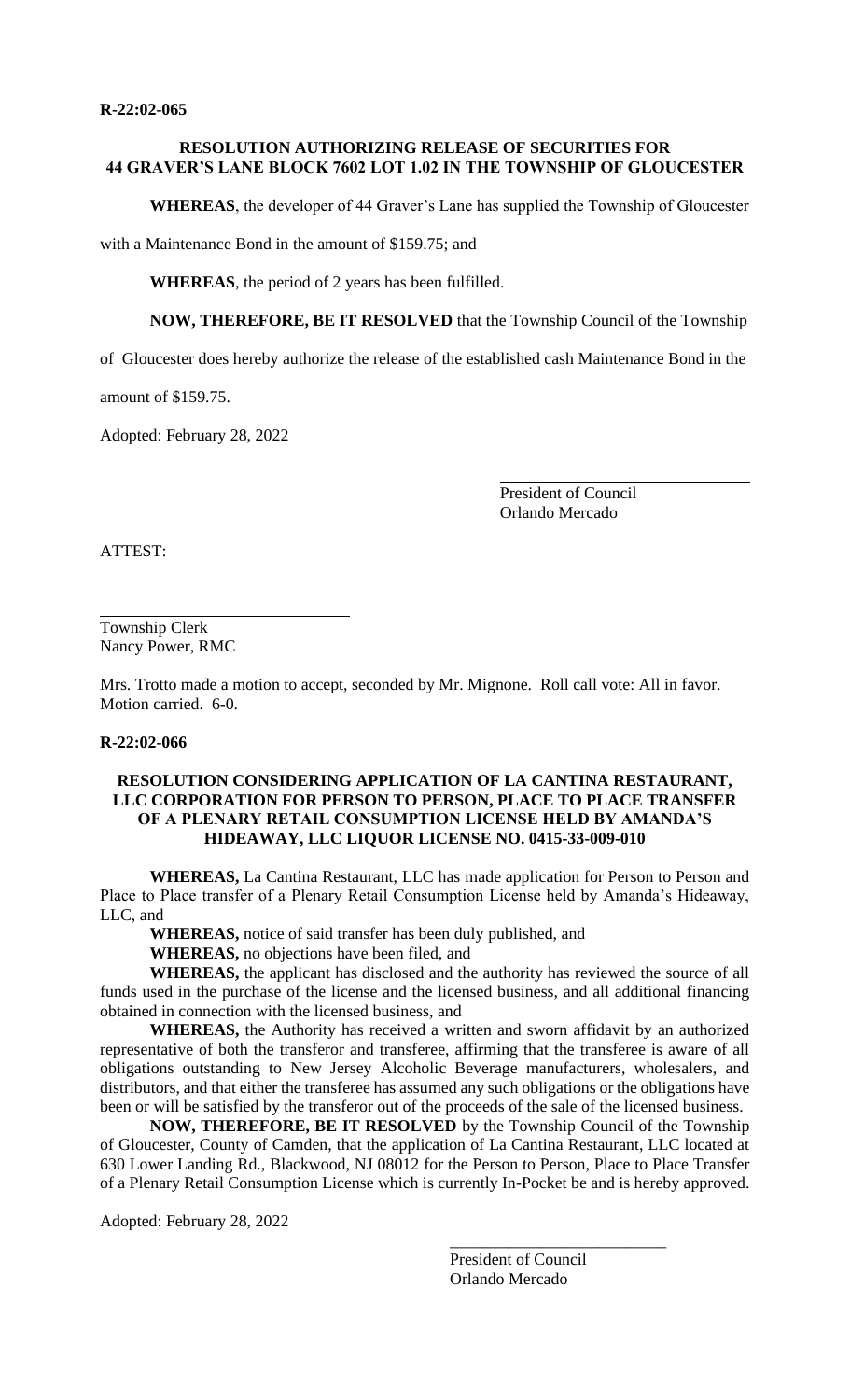## ATTEST:

Township Clerk Nancy Power, RMC

\_\_\_\_\_\_\_\_\_\_\_\_\_\_\_\_\_\_\_\_\_\_\_\_\_\_\_\_\_\_

Mrs. Trotto made a motion to accept, seconded by Mr. Mignone. Roll call vote: All in favor. Motion carried. 6-0.

#### **R-22:02-067**

### **RESOLUTION CONSIDERING APPLICATION OF RUBY TUESDAY OPERATIONS, LLC FOR A PERSON TO PERSON TRANSFER OF A PLENARY RETAIL CONSUMPTION LICENSE HELD BY RUBY TUESDAY INC. DEBTOR IN POSSESSION LIQUOR LICENSE NO. 0415-33-039-002 (IN-POCKET)**

**WHEREAS,** Ruby Tuesday Operations, LLC has made application for a Person to Person transfer of a Plenary Retail Consumption License held by Ruby Tuesday Inc. Debtor in Possession, LLC (In-Pocket), and

**WHEREAS,** notice of said transfer has been duly published, and

**WHEREAS,** no objections have been filed, and

**WHEREAS,** the applicant has disclosed and the authority has reviewed the source of all funds used in the purchase of the license and the licensed business, and all additional financing obtained in connection with the licensed business, and

**WHEREAS,** the Authority has received a written and sworn affidavit by an authorized representative of both the transferor and transferee, affirming that the transferee is aware of all obligations outstanding to New Jersey Alcoholic Beverage manufacturers, wholesalers, and distributors, and that either the transferee has assumed any such obligations or the obligations have been or will be satisfied by the transferor out of the proceeds of the sale of the licensed business.

**NOW, THEREFORE, BE IT RESOLVED** by the Township Council of the Township of Gloucester, County of Camden, that the application of Ruby Tuesday Operations, LLC for a Person to Person Transfer of a Plenary Retail Consumption License which is currently In-Pocket be and is hereby approved.

Adopted: February 28, 2022

\_\_\_\_\_\_\_\_\_\_\_\_\_\_\_\_\_\_\_\_\_\_\_\_\_\_\_\_\_\_

President of Council Orlando Mercado

\_\_\_\_\_\_\_\_\_\_\_\_\_\_\_\_\_\_\_\_\_\_\_\_\_\_

ATTEST:

Township Clerk Nancy Power, RMC

Mrs. Trotto made a motion to accept, seconded by Mr. Mignone. Roll call vote: All in favor. Motion carried. 6-0.

#### **R-22:02-068**

#### **RESOLUTION APPOINTING MEMBERS TO THE GLOUCESTER TOWNSHIP HISTORICAL AND SCENIC PRESERVATION COMMITTEE**

**BE IT RESOLVED** by the Township Council of the Township of Gloucester that the following person be and is hereby appointed to the Gloucester Township Historical and Scenic Preservation Committee

Phyllis K. Bonfield 02/28/2022 – 12/31/2025 (Filling the unexpired term of Daniel Webster)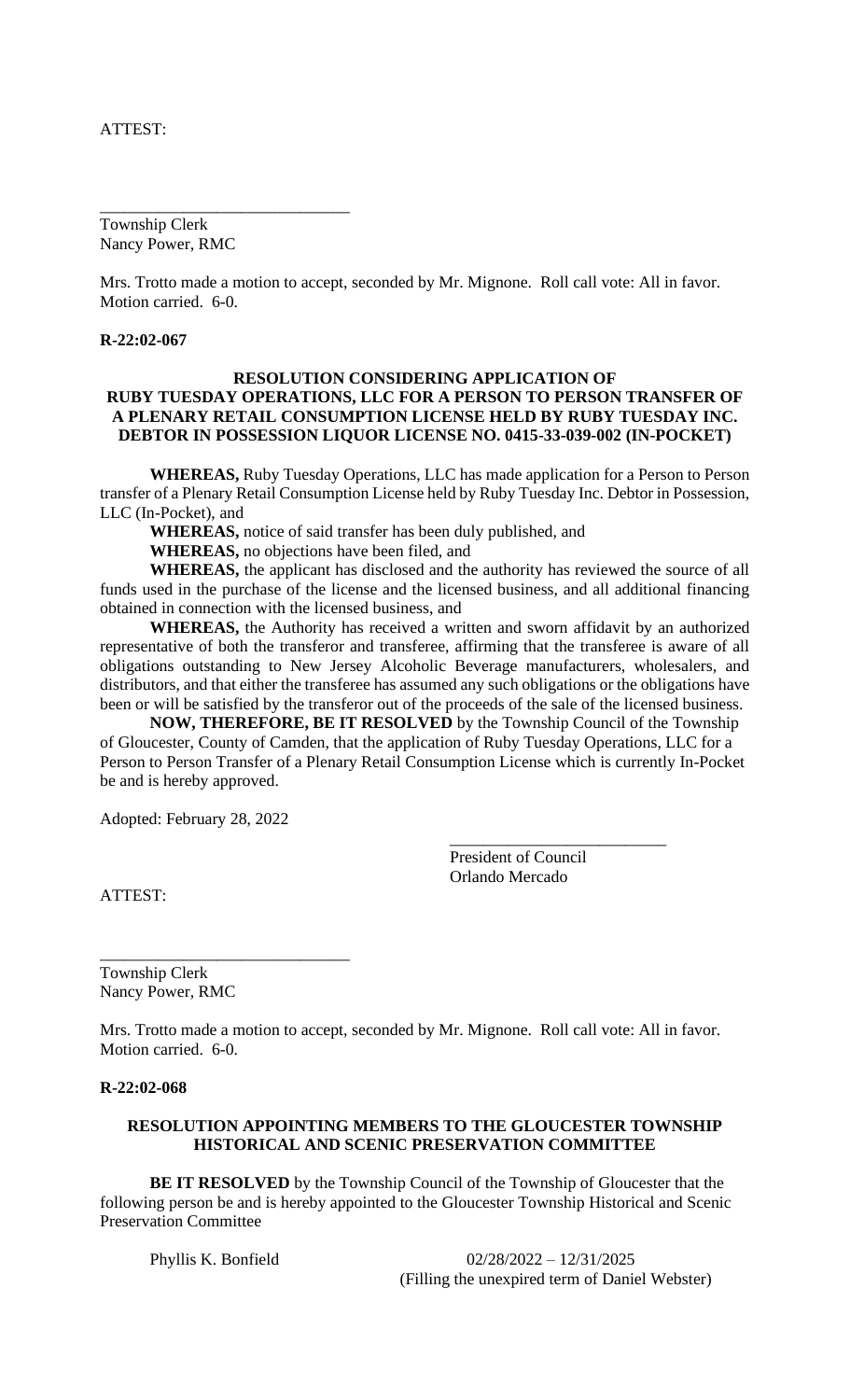Adopted: February 28, 2022

President of Council Orlando Mercado

ATTEST:

Township Clerk Nancy Power, RMC

Mrs. Trotto made a motion to accept, seconded by Mr. Mignone. Roll call vote: All in favor. Motion carried. 6-0.

#### **R-22:02-069**

# **RESOLUTION OF THE TOWNSHIP COUNCIL OF THE TOWNSHIP OF GLOUCESTER CONFIRMING PARTICIPATION IN THE AMERICAN BATTLEFIELD PROTECTION PROGRAM (ABPP) WITH THE CAMDEN COUNTY HISTORICAL SOCIETY AND THE NEW JERSEY HISTORIC PRESERVATION PROGRAM (NJHPO)**

**WHEREAS,** the Camden County Historical Society has received a grant from the National Park Service American Battlefield Protection Program (ABPP) which will be matched by the Camden County Open Space and Historic Preservation Program to create the Camden County American Revolution Trail signage and mobile audio app project, and

**WHEREAS,** the Camden County Historical Society has identified Gloucester Township for significant historical locations during the American Revolution including the Gabriel Daveis Tavern, Ashbrook Burial Ground, and Chews Landing, and

**WHEREAS,** the American Battlefield Protection Program and the New Jersey Historic Preservation Program (NJHPO) require local input and land owner approval of the proposed signs subject to installation issues that may arise including, but not limited to archeological review, the location of underground utilities, and any other subsurface matters, and

**WHEREAS,** the Camden County Historical Society requests assistance in working with the property owners on sign location agreements, and

**WHEREAS,** the Camden County Historical Society would request the assistance of the Gloucester Township Public Works Department for installation of the sign in the fall of 2022.

**NOW, THEREFORE, BE IT RESOLVED** that the Township Council of the Township of Gloucester hereby supports preliminary approval of the proposed sites as shown in the attached photos at the Gabriel Daveis Tavern, Ashbrook Burial Ground, and Chews Landing subject to approvals by the ABPP, NJHPO, Camden County, the Borough of Mount Ephraim, and the Mount Ephraim Board of Education.

Adopted: February 28, 2022

\_\_\_\_\_\_\_\_\_\_\_\_\_\_\_\_\_\_\_\_\_\_\_\_\_\_\_\_\_\_

President of Council Orlando Mercado

\_\_\_\_\_\_\_\_\_\_\_\_\_\_\_\_\_\_\_\_\_\_\_\_\_\_\_\_\_\_\_\_\_\_

Township Clerk Nancy Power, RMC

Mrs. Trotto made a motion to accept, seconded by Mr. Mignone. Roll call vote: All in favor. Motion carried. 6-0.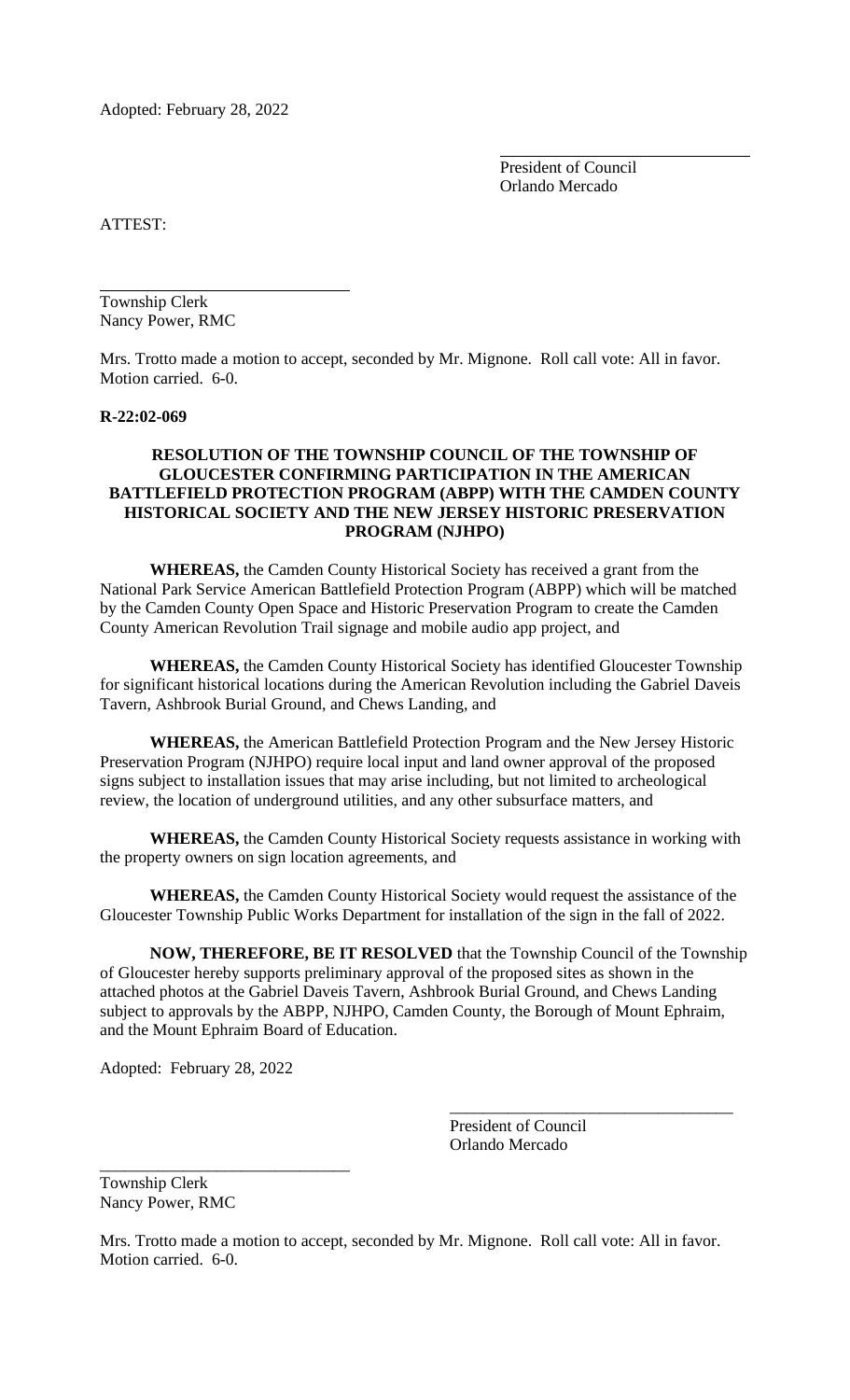### **RESOLUTION OF THE TOWNSHIP COUNCIL OF THE TOWNSHIP OF GLOUCESTER, COUNTY OF CAMDEN, STATE OF NEW JERSEY ADOPTING THE NEIGHBORHOOD PRESERVATION PROGRAM IMPLEMENTATION PLAN**

**WHEREAS**, in 2021 the Township of Gloucester applied for and was awarded a Neighborhood Preservation Program ("NPP") designation for the Arts District NPP Neighborhood in Blackwood by the New Jersey Department of Community Affairs ("NJDCA"); and

**WHEREAS** this designation includes award funding in the amount of at least \$125,000 per year for 5 years to start January 1, 2022 and end December 31, 2026 for Community and Economic Development improvements to the Arts District NPP Neighborhood target area; and

**WHEREAS**, the purpose of the grant is to design and implement a wide range of initiatives to restore a favorable climate for investment and to improve the quality of life for the residents and businesses of this neighborhood; and

**WHEREAS**, as a condition of the grant, the NJDCA requires that an Implementation Plan be prepared which delineates the activities of the NPP program and describes the manner in which the grant funds will be expended. The plan covers a one-year period (January 1, 2022 through December 31, 2022) and contains a possible strategy for four years following subsequently (January 1, 2023 through December 31, 2026) and must be submitted to the NJDCA for review and approval prior to program implementation; and

**WHEREAS**, said Implementation Plan has been completed pursuant with the required citizen input and other related State mandates and approved by the NJDCA;

**NOW, THEREFORE BE IT RESOLVED,** that the Township Council of the Township of Gloucester does hereby approve the Arts District NPP Neighborhood Implementation Plan including the accompanying Budget and Policy and Procedure Guidelines and further authorizes submission of these documents to the NJDCA; and

**BE IT FURTHER RESOLVED** that the Township Council of the Township of Gloucester is hereby authorized to expend funds in accordance with said Plan upon Plan approval by the NJDCA.

Adopted: February 28, 2022

\_\_\_\_\_\_\_\_\_\_\_\_\_\_\_\_\_\_\_\_\_\_\_\_\_\_\_\_\_\_

President of Council Orlando Mercado

\_\_\_\_\_\_\_\_\_\_\_\_\_\_\_\_\_\_\_\_\_\_\_\_\_\_\_\_\_\_\_\_

Township of Gloucester Nancy Power, RMC

Mrs. Trotto made a motion to pull the resolution from consent agenda and move to regular agenda, seconded by Ms. Grace. Roll call vote: All in favor. Motion carried. 6-0.

#### **R-22:02-71**

# **RESOLUTION OF THE TOWNSHIP COUNCIL OF THE TOWNSHIP OF GLOUCESTER, CAMDEN COUNTY, NEW JERSEY AUTHORIZING THE GLOUCESTER TOWNSHIP POLICE DEPARTMENT TO RETIRE K-9 OFFICER "SARGE" AND TO PURCHASE "ACE" FROM GLOUCESTER TOWNSHIP POLICE OFFICER MICHAEL PRZEWORSKI AS K-9 REPLACEMENT**

**WHEREAS,** the Gloucester Township Police Department has determined that K-9 police dog "Sarge" is no longer capable of performing the duties of a K-9 officer; and

**WHEREAS**, it is recognized retired K-9 police dogs fair better through the adoption to the police officer assigned to the K-9 police dog; and

**WHEREAS,** the Township Council of the Township of Gloucester is in agreement to authorize the Gloucester Township Police Department to facilitate the adoption of the retired K-9 police dog "Sarge" to police officer Michael Przeworski; and

**WHEREAS,** the Township Council of the Township of Gloucester is in agreement with police officer Michael Przeworski that K-9 police dog "Sarge" will not be used in any capacity relating to any activities associated with the Gloucester Township Police Department; and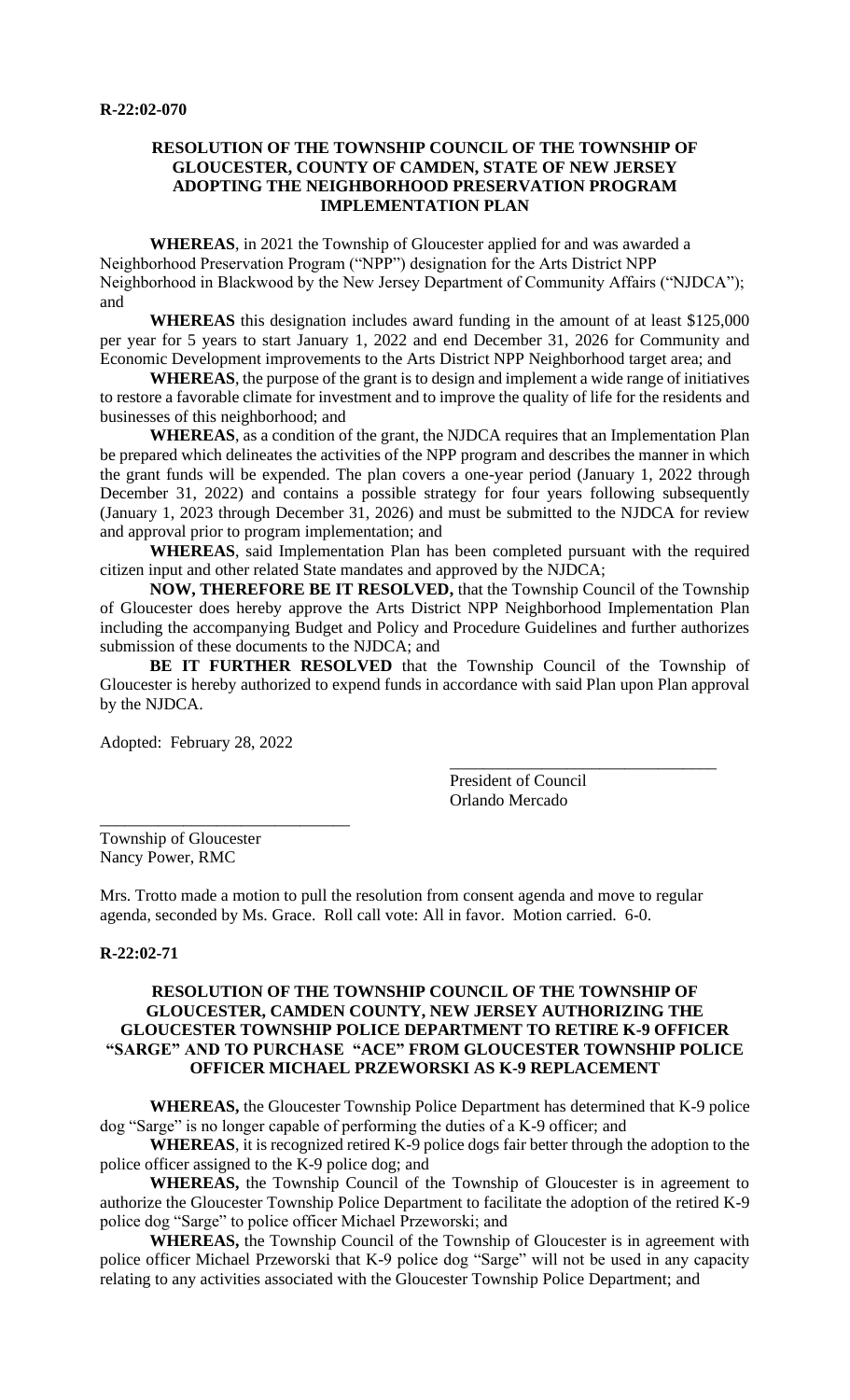**WHEREAS,** the Township Council of the Township of Gloucester is in agreement that the Gloucester Township Police Department will be held harmless for all responsibilities associated with the former K-9 police dog "Sarge".

**WHEREAS,** Gloucester Township Police Officer Michael Przeworski desires to sell his Belgian Malinois canine dog known as "Ace" to the Gloucester Township Police Department for the consideration of \$1.00 as the replacement for K-9 Officer "Sarge"; and

**WHEREAS,** this would result in a considerable savings for the Gloucester Township Police Department and the residents of Gloucester Township; and

**WHEREAS,** the Gloucester Township Police Department is in agreement to purchase canine "Ace" with the signing of a contract and a hold harmless and indemnification agreement; and

**WHEREAS,** Gloucester Township Police Officer Michael Przeworski and canine "Ace" will be enrolled in the K-9 police academy to facilitate the required training to become a certified K-9 Officer; and

**NOW THEREFORE, BE IT RESOLVED,** by the Township Council of the Township of Gloucester that retired K-9 police dog "Sarge" will be adopted by police officer Michael Przeworski and will not be used in any activities associated with Gloucester Township Police Department be and is hereby approved.

**AND BE IT RESOLVED**, that the Township Council of the Township of Gloucester authorizes the Gloucester Township Police Department to purchase and canine "Ace" from Gloucester Township Police Officer Michael Przeworski for the consideration of \$1.00 as replacement for K-9 "Sarge" with the signing of a contract and hold harmless and indemnification agreement.

Adopted: February 28, 2022

\_\_\_\_\_\_\_\_\_\_\_\_\_\_\_\_\_\_\_\_\_\_\_\_\_\_\_\_\_\_

Orlando Mercado President of Council

\_\_\_\_\_\_\_\_\_\_\_\_\_\_\_\_\_\_\_\_\_\_\_\_\_\_\_

ATTEST:

Township Clerk Nancy Power, RMC

Mrs. Trotto made a motion to accept, seconded by Mr. Mignone. Roll call vote: All in favor. Motion carried. 6-0.

# **REGULAR AGENDA:**

#### **R-22:02-070**

## **RESOLUTION OF THE TOWNSHIP COUNCIL OF THE TOWNSHIP OF GLOUCESTER, COUNTY OF CAMDEN, STATE OF NEW JERSEY ADOPTING THE NEIGHBORHOOD PRESERVATION PROGRAM IMPLEMENTATION PLAN**

**WHEREAS**, in 2021 the Township of Gloucester applied for and was awarded a Neighborhood Preservation Program ("NPP") designation for the Arts District NPP Neighborhood in Blackwood by the New Jersey Department of Community Affairs ("NJDCA"); and

**WHEREAS** this designation includes award funding in the amount of at least \$125,000 per year for 5 years to start January 1, 2022 and end December 31, 2026 for Community and Economic Development improvements to the Arts District NPP Neighborhood target area; and

**WHEREAS**, the purpose of the grant is to design and implement a wide range of initiatives to restore a favorable climate for investment and to improve the quality of life for the residents and businesses of this neighborhood; and

**WHEREAS**, as a condition of the grant, the NJDCA requires that an Implementation Plan be prepared which delineates the activities of the NPP program and describes the manner in which the grant funds will be expended. The plan covers a one-year period (January 1, 2022 through December 31, 2022) and contains a possible strategy for four years following subsequently (January 1, 2023 through December 31, 2026) and must be submitted to the NJDCA for review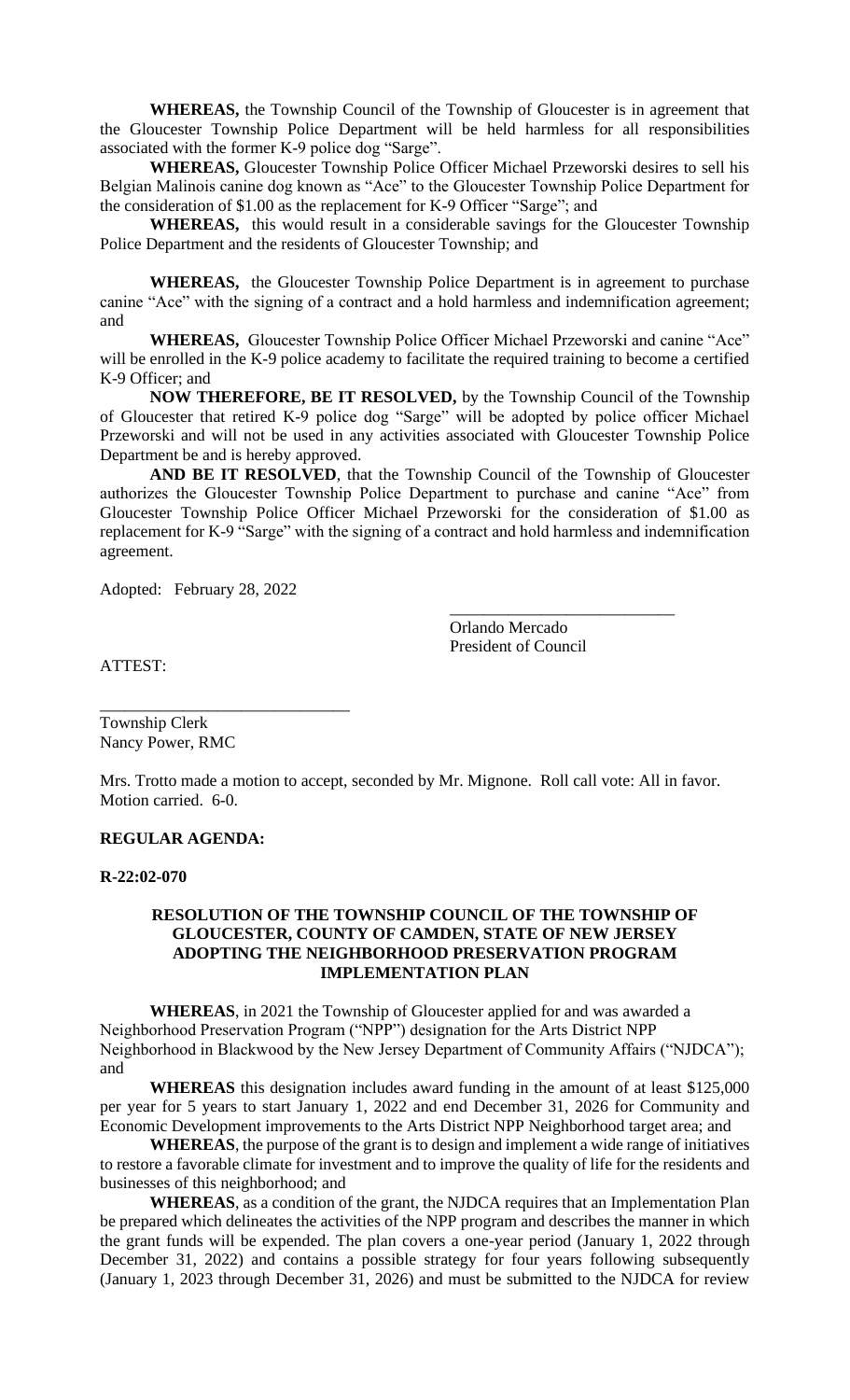and approval prior to program implementation; and

**WHEREAS**, said Implementation Plan has been completed pursuant with the required citizen input and other related State mandates and approved by the NJDCA;

**NOW, THEREFORE BE IT RESOLVED,** that the Township Council of the Township of Gloucester does hereby approve the Arts District NPP Neighborhood Implementation Plan including the accompanying Budget and Policy and Procedure Guidelines and further authorizes submission of these documents to the NJDCA; and

**BE IT FURTHER RESOLVED** that the Township Council of the Township of Gloucester is hereby authorized to expend funds in accordance with said Plan upon Plan approval by the NJDCA.

Adopted: February 28, 2022

\_\_\_\_\_\_\_\_\_\_\_\_\_\_\_\_\_\_\_\_\_\_\_\_\_\_\_\_\_\_

President of Council Orlando Mercado

\_\_\_\_\_\_\_\_\_\_\_\_\_\_\_\_\_\_\_\_\_\_\_\_\_\_\_\_\_\_\_\_

Township of Gloucester Nancy Power, RMC

Mr. Jake Botticello of Triad Associates presented a summary of the NPP Program and a timeline of events. Mr. Botticello explained the program is a guide with flexible funding.

Mrs. Trotto made a motion to accept, seconded by Mrs. Winters. Roll call vote: All in favor. Motion carried. 6-0.

#### **R-22:02-072**

#### **RESOLUTION TO MAKE BUDGET TRANSFERS BETWEEN APPROPRIATION RESERVES IN THE CY 2021 CURRENT FUND BUDGET**

**WHEREAS,** certain CY 2021 Budget Appropriation Reserve balances are expected to be insufficient for the remainder of the year;

**WHEREAS,** in accordance with N.J.S.A. 40A:4-59, the Treasurer be and is hereby authorized to make transfers between appropriation reserves during the first 3 months of the succeeding year:

**NOW, THEREFORE BE IT RESOLVED** by the Mayor and Council of the Township of Gloucester, the Treasurer is hereby authorized to make transfers between appropriations in the CY 2021 Budget of the Township of Gloucester, as follows:

| <b>ACCOUNT#</b>                            | <b>ACCOUNT TITLE</b>               | <b>FROM</b> | <b>TO</b>  |
|--------------------------------------------|------------------------------------|-------------|------------|
|                                            | <b>Inside the Cap</b>              |             |            |
| 1-01-20-110-004-200<br>1-01-25-240-000-200 | Public Information OE<br>Police SW | \$37,000.00 | \$2,000.00 |
| 1-01-26-290-000-200                        | <b>Streets OE</b>                  |             | 15,000.00  |
| 1-01-26-305-000-200                        | <b>Sanitation OE</b>               |             | 15,000.00  |
| 1-01-26-315-000-200                        | Vehicle Maintenance OE             |             | 2,000.00   |
| 1-01-31-435-000-200                        | <b>Street Lighting OE</b>          |             | 1,000.00   |
| 1-01-31-460-000-200                        | Gasoline OE                        |             | 1,500.00   |
| 1-01-43-490-000-200                        | Municipal Court OE                 |             | 500.00     |
|                                            |                                    |             |            |

\$37,000.00 \$ 37,000.00

Adopted: February 28, 2022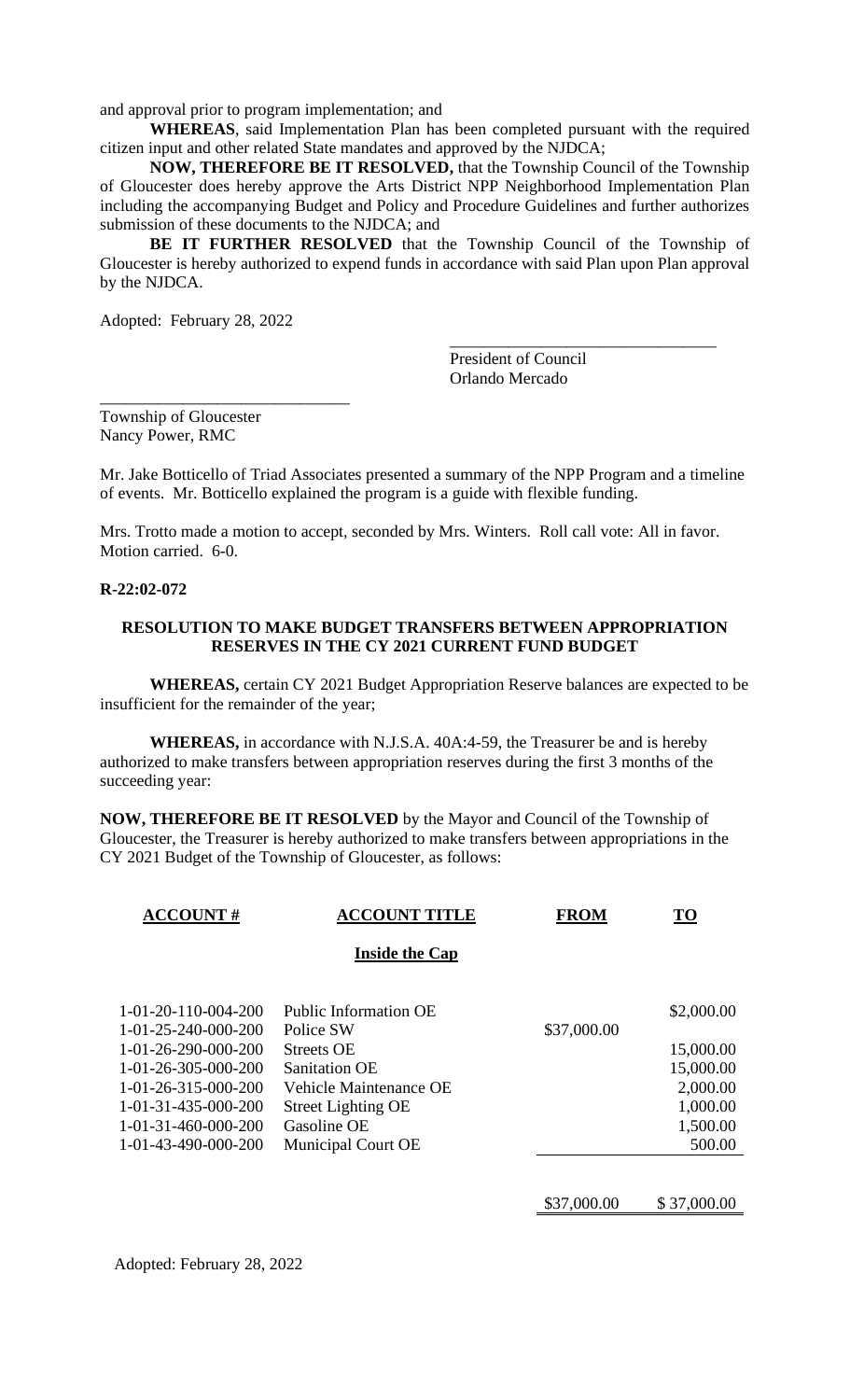President of Council Orlando Mercado

\_\_\_\_\_\_\_\_\_\_\_\_\_\_\_\_\_\_\_\_\_\_\_\_\_\_\_\_\_\_

ATTEST:

Township Clerk Nancy Power, RMC

\_\_\_\_\_\_\_\_\_\_\_\_\_\_\_\_\_\_\_\_\_\_\_\_\_\_\_\_\_\_\_\_

Ms. Grace made a motion to accept, seconded by Mr. Mignone. Roll call vote: All in favor. Motion carried. 6-0.

#### **GT E-GOV ACCESS:**

Denise Coyne of Chews Landing Road asked Council the following questions:

*In October of 2006, The Housing Authority purchased 15 acres of block 12301, lot 1. Gloucester Township purchased 10 acres of that land from the Housing Authority in 2012. Senior Campus 1 was built on the other 5 acres. The remainder of Block 12301, lot 1, is included in the* 

*Township's current Housing Element and Fair Share Plan. The plan allows for 370 multifamily units, 20% of which will be affordable.* 

*A report from the Planning Board to Council from 2005, entitled Lakeland Complex Phase 1 (Block 12301) Redevelopment Plan, indicated that Block 12301;*

*• "has some special environmental issues due to the location of the County hospital's former landfill, power plant and a closed sewage treatment plant."*

*• "The now-demolished hospital wings also may have been contaminated with lead paint and asbestos." • 'All future redevelopment projects should require restrictive covenants in their property deeds to notify future owners of the site's potential contamination, remediation and usage limitations." My questions are;*

*1. Was a NJDEP-acceptable Preliminary Assessment/Site Investigation analysis to identify and evaluate contamination issues completed on any of the land in Block 12301?*

*2. Was any of the contamination remediated?*

*3. Was a "No Further Action" letter received from the NJDEP for Block 12301?*

Mr. Mercado read a response from the township's redevelopment engineer, Mr. Bach responding to Mrs. Coyne's questions.

# **PUBLIC PORTION:**

Mr. Mercado opened the public portion.

Ray Polidoro of Erial asked council how banking the cap is advantageous for tax payers. Mr. Cardis explained. A discussion was held regarding the cap. Mr. Polidoro asked council if they would forgo banking the tax levy. Mr. Cardis explained. A discussion was held. Shaunessy Smithman of Millbridge Gardens expressed her concerns with the community having

access to the municipality's nonemergency phone number.

Paul Krugg of Blackwood Estates thanked the police for their community engagement. Mr. Krugg asked if there is an update regarding the implementation of the Blackwood West

Amended Redevelopment Plan through Council. Mr. Mercado explained. Mr. Krugg explained the NPP program differs from the Redevelopment Plan. Mr. Krugg explained that small business owners have a difficult time coming into the township when dealing with the construction department. Mr. Mercado explained the administration has been made aware and has implemented personnel changes in the construction department.

Sam Sweet of Erial asked how much money remains in the business grant program. Mr. Botticello stated \$75,000. Mr. Sweet asked why residents cannot join the NPP committee. Mr. Botticello stated the committee is full, but there are residents servicing on the committee. Mr. Sweet asked council to wait on borrowing funds until the state designates how Covid funds be used. Mr. Cardis explained.

Peter Heinbaugh of Morningstar Court asked for an update to the lease agreement for Resonate Bliss. Mr. Carlamere explained. Mr. Heinbaugh asked when the unaudited financial statement would be available. Mr. Cardis responded. Mr. Heinbaugh asked for feedback during the department head budget meetings. Mr. Cardis responded. Mr. Heinbaugh asked how the Fair Share Settlement agreement was received by the courts. Mr. Carlamere clarified. There being no further comment, the public portion was closed.

#### **POLLING OF DIRECTORS:**